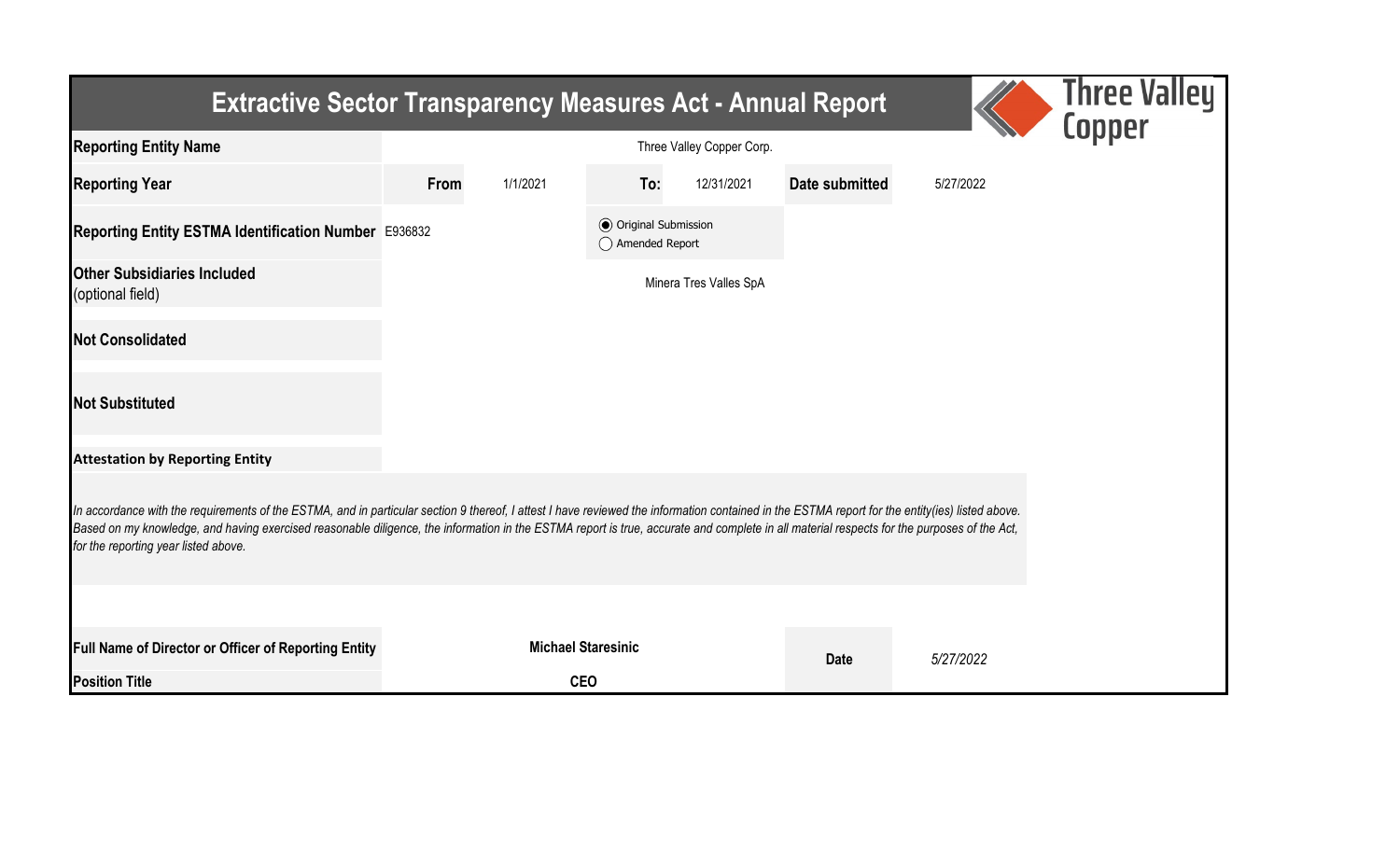| <b>Extractive Sector Transparency Measures Act - Annual Report</b>                            |                                                                                                                                                                                                         |                                                                                 |                                      |            |         |                                |                |                  |                                               |                               |                                       |
|-----------------------------------------------------------------------------------------------|---------------------------------------------------------------------------------------------------------------------------------------------------------------------------------------------------------|---------------------------------------------------------------------------------|--------------------------------------|------------|---------|--------------------------------|----------------|------------------|-----------------------------------------------|-------------------------------|---------------------------------------|
| <b>Reporting Year</b>                                                                         | From:                                                                                                                                                                                                   | 1/1/2021                                                                        | To:                                  | 12/31/2021 |         |                                |                |                  |                                               |                               |                                       |
| <b>Reporting Entity Name</b><br><b>Reporting Entity ESTMA</b><br><b>Identification Number</b> |                                                                                                                                                                                                         |                                                                                 | Three Valley Copper Corp.<br>E936832 |            |         | <b>Currency of the Report</b>  | <b>USD</b>     |                  |                                               |                               |                                       |
| <b>Subsidiary Reporting Entities (if</b><br>necessary)                                        |                                                                                                                                                                                                         |                                                                                 |                                      |            |         |                                |                |                  |                                               |                               |                                       |
| <b>Payments by Payee</b>                                                                      |                                                                                                                                                                                                         |                                                                                 |                                      |            |         |                                |                |                  |                                               |                               |                                       |
| Country                                                                                       | Payee Name <sup>1</sup>                                                                                                                                                                                 | Departments, Agency, etc<br>within Payee that Received<br>Payments <sup>2</sup> | <b>Taxes</b>                         | Royalties  | Fees    | <b>Production Entitlements</b> | <b>Bonuses</b> | <b>Dividends</b> | Infrastructure<br><b>Improvement Payments</b> | Total Amount paid to<br>Payee | Notes <sup>34</sup>                   |
| Chile                                                                                         | <b>GOVERNMENT OF CHILE</b>                                                                                                                                                                              |                                                                                 |                                      |            | 460,000 |                                |                |                  |                                               |                               | 460,000 Payment made in Chilean Pesos |
| Chile                                                                                         | TRES VALLES FOUNDATION                                                                                                                                                                                  |                                                                                 |                                      |            |         |                                |                |                  | 100,000                                       |                               | 100,000 Payment made in Chilean Pesos |
|                                                                                               |                                                                                                                                                                                                         |                                                                                 |                                      |            |         |                                |                |                  |                                               |                               |                                       |
|                                                                                               |                                                                                                                                                                                                         |                                                                                 |                                      |            |         |                                |                |                  |                                               |                               |                                       |
|                                                                                               |                                                                                                                                                                                                         |                                                                                 |                                      |            |         |                                |                |                  |                                               |                               |                                       |
|                                                                                               |                                                                                                                                                                                                         |                                                                                 |                                      |            |         |                                |                |                  |                                               |                               |                                       |
| <b>Additional Notes:</b>                                                                      | Payments made in Chilean Pesos were translated into US Dollars using the exchange rate at the time the payment was made. The average exchange rate used for 2021 was 744 Chilean Pesos per 1 US Dollar. |                                                                                 |                                      |            |         |                                |                |                  |                                               |                               |                                       |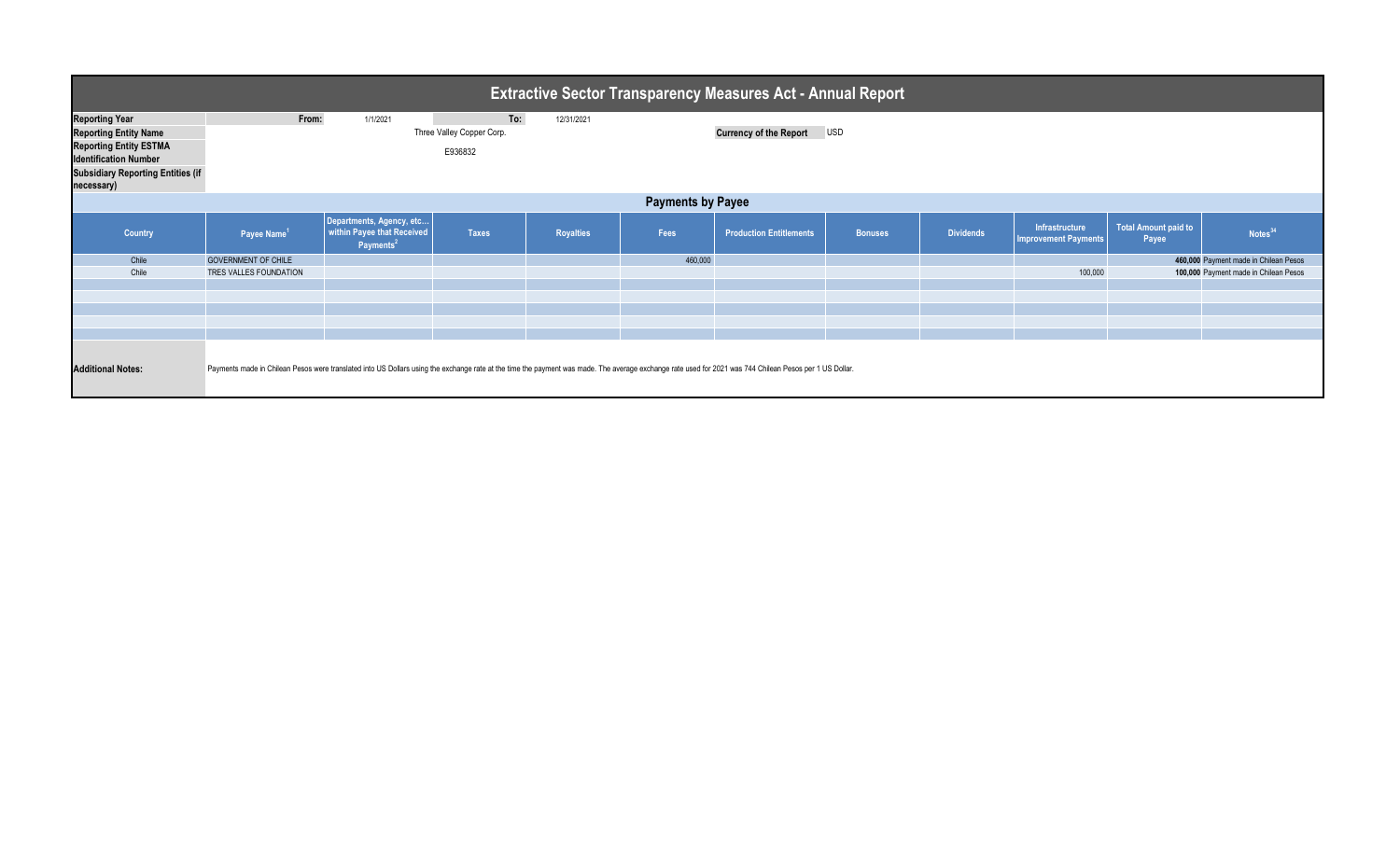| <b>Extractive Sector Transparency Measures Act - Annual Report</b>                                                                                                               |                           |              |                                             |            |                                                                                                                                                                                                         |                               |                  |                                               |                                        |                                |  |
|----------------------------------------------------------------------------------------------------------------------------------------------------------------------------------|---------------------------|--------------|---------------------------------------------|------------|---------------------------------------------------------------------------------------------------------------------------------------------------------------------------------------------------------|-------------------------------|------------------|-----------------------------------------------|----------------------------------------|--------------------------------|--|
| <b>Reporting Year</b><br><b>Reporting Entity Name</b><br><b>Reporting Entity ESTMA</b><br><b>Identification Number</b><br><b>Subsidiary Reporting Entities (if</b><br>necessary) | From:                     | 1/1/2021     | To:<br>Three Valley Copper Corp.<br>E936832 | 12/31/2021 |                                                                                                                                                                                                         | <b>Currency of the Report</b> | <b>USD</b>       |                                               |                                        |                                |  |
| <b>Payments by Project</b>                                                                                                                                                       |                           |              |                                             |            |                                                                                                                                                                                                         |                               |                  |                                               |                                        |                                |  |
| Country                                                                                                                                                                          | Project Name <sup>1</sup> | <b>Taxes</b> | <b>Royalties</b>                            | Fees       | <b>Production Entitlements</b>                                                                                                                                                                          | <b>Bonuses</b>                | <b>Dividends</b> | Infrastructure<br><b>Improvement Payments</b> | <b>Total Amount paid by</b><br>Project | Notes <sup>23</sup>            |  |
| Chile                                                                                                                                                                            | MINERA TRES VALLES SPA    |              |                                             | 460,000    |                                                                                                                                                                                                         |                               |                  | 100,000                                       | 560,000                                | Payments made in Chilean Pesos |  |
|                                                                                                                                                                                  |                           |              |                                             |            |                                                                                                                                                                                                         |                               |                  |                                               |                                        |                                |  |
|                                                                                                                                                                                  |                           |              |                                             |            |                                                                                                                                                                                                         |                               |                  |                                               |                                        |                                |  |
| <b>Additional Notes<sup>3</sup>:</b>                                                                                                                                             |                           |              |                                             |            | Payments made in Chilean Pesos were translated into US Dollars using the exchange rate at the time the payment was made. The average exchange rate used for 2021 was 744 Chilean Pesos per 1 US Dollar. |                               |                  |                                               |                                        |                                |  |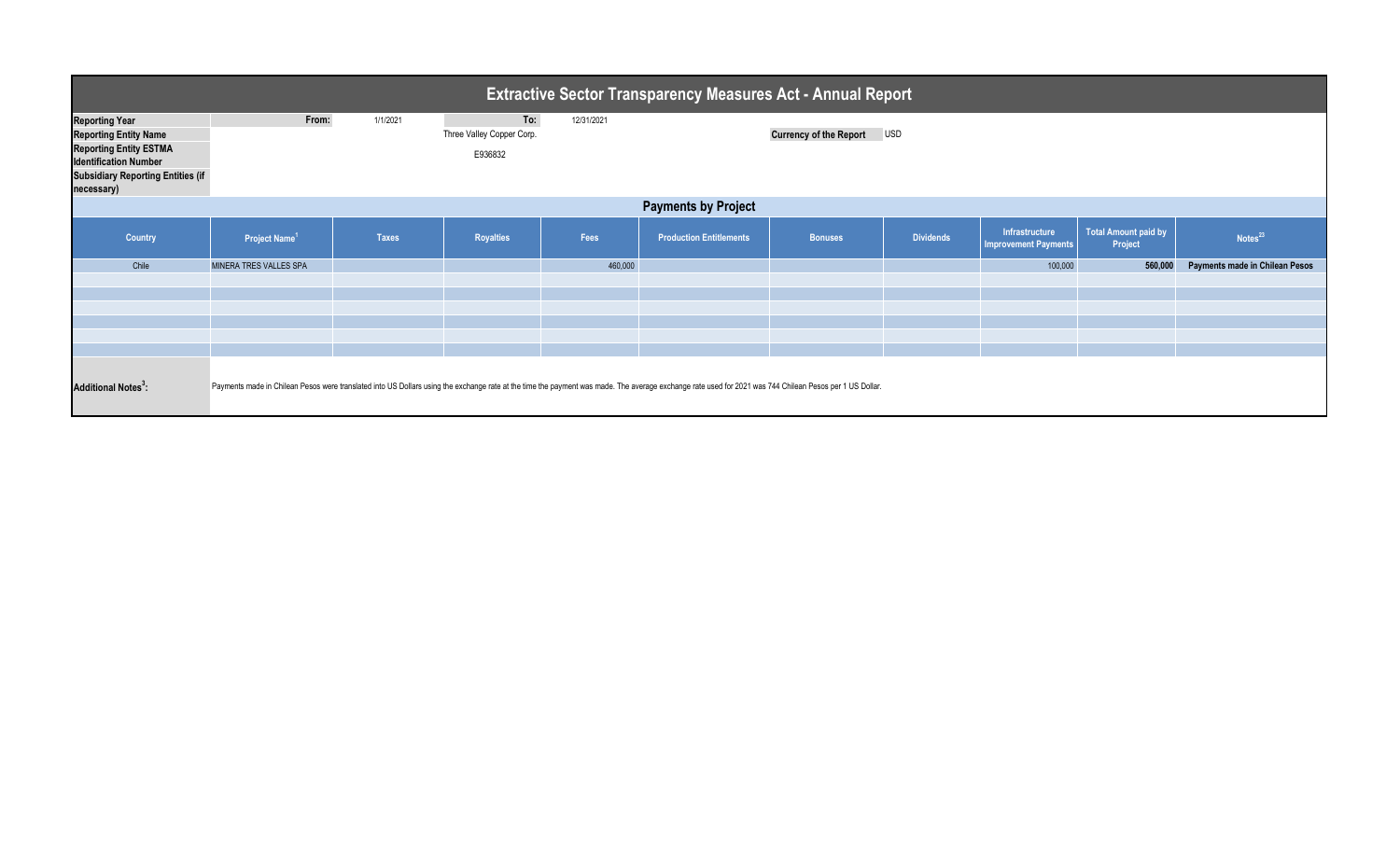## **THREE VALLEY COPPER CORP. - ESTMA BASIS OF PRESENTATION**

### **INTRODUCTION**

Three Valley Copper Corp. and its subsidiaries (collectively the "Company" or "TVC") has prepared the following consolidated report (the "Report") of payments made to government entities for the year ended December 31, 2021 as required by the Extractive Sector Transparency Measures Act S.C. 2014, c.39, s.376 ("ESTMA" or the "Act").

The information in this report was prepared by TVC for the sole purpose of complying with TVC's obligations under the Act. The information contained in this report is provided solely for the benefit of Natural Resources Canada ("NRCan") and in connection with TVC's obligations under the Act. This report may not be used or relied upon by any other person or for any other purpose without TVC's express prior written consent.

### **BASIS OF PRESENTATION**

The Report has been prepared in accordance with the requirements of the Act and the NRCan Technical Reporting Specifications. The Technical Reporting Specifications provides specifications with regards to the form and manner of reporting. The following is a summary of judgments and definitions that the Company has made for the purpose of preparing the Report.

1. Reporting Currency

Reportable payments to governments have been disclosed in U.S. dollars, unless otherwise shown. Payments denominated in currencies other than U.S. dollars were translated using the exchange rate at the time the payment was made.

2. Rounding

All figures have been rounded to the nearest US\$10,000

#### 3. Payee

For purposes of the Act, a payee is:

- a) Any government in Canada or in a foreign state.
- b) A body that is established by two or more governments.
- c) Any trust, board, commission, corporation or body or other authority that is established to exercise or perform, or that exercises or performs, a power, duty or function of a government for a government referred to in paragraph (a) above or a body referred to in paragraph (b) above.

Payees include governments at any level, including national, regional, state/provincial or local/municipal levels. Payees include Crown corporations and other state-owned enterprises that are exercising or performing a power, duty or function of government. Aboriginal groups and organizations within Canada and in other jurisdictions may be regarded as governments for purposes of qualifying as a payee under the Act. However, the Act defers the requirement to report on payments made to Aboriginal governments in Canada, with reporting on these payments beginning on June 1, 2017. For the year ended December 31, 2021, there were no reportable payments to an Aboriginal payee.

The individual department, agency or other body of the payee that received the payment is disclosed, where practical, in a supplementary note to the Report.

4. Activities Within the Scope of the Report

Payments made to payees relating to the commercial development of oil, gas and minerals ("commercial development") are disclosed in this Report. TVC makes payments related to its initial processing activities which are integrated with its extraction operations and comprise commercial development. The Report excludes payments that are not related to TVC's commercial development activities, as defined by the Act and in the associated Guidance document published by NRCan.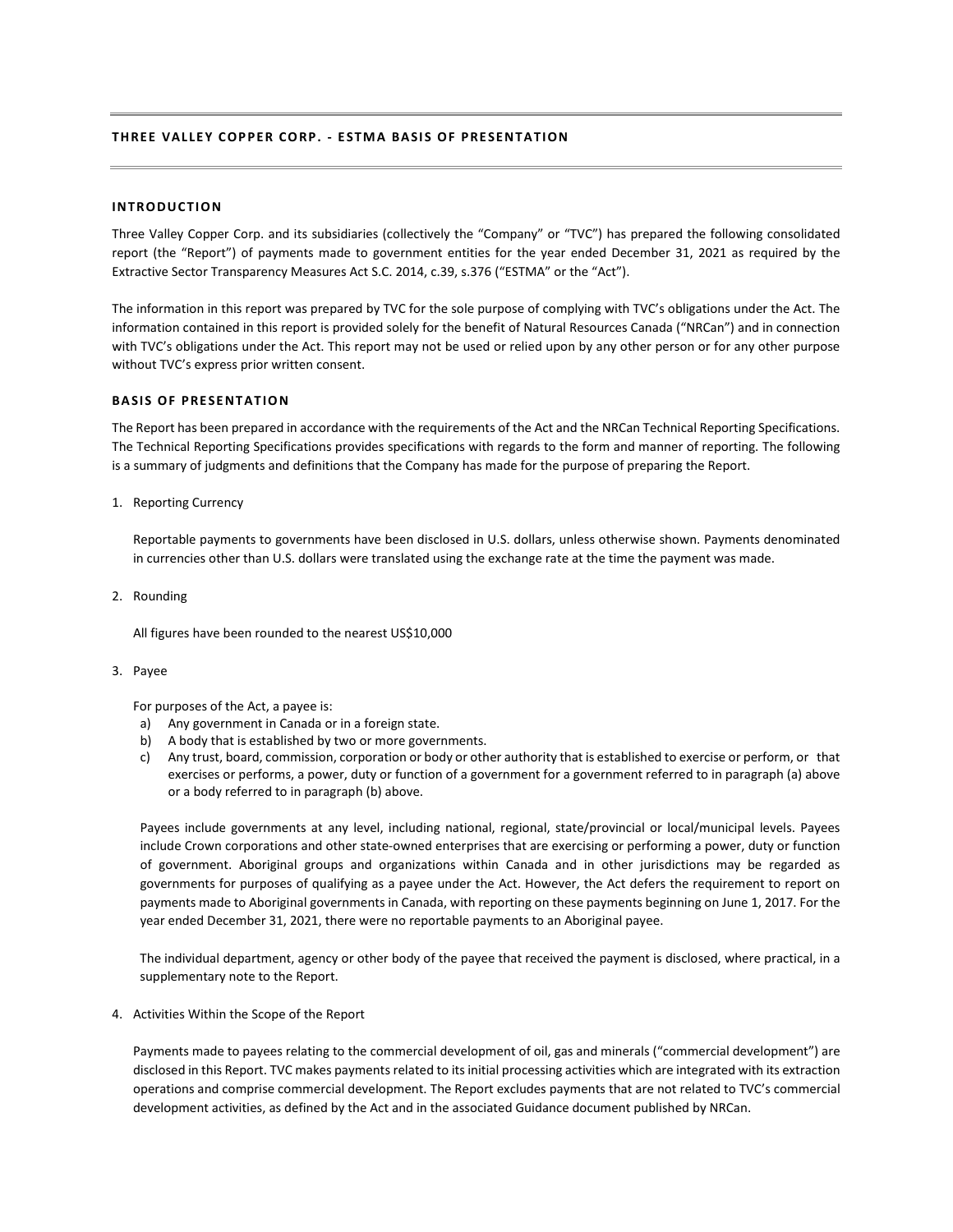### 5. Project

Payments are reported at the project level except for payments that are not attributable to a specific project and are reported at the entity level. Corporate income taxes, which are typically not levied at a project level, are an example of this. A "project" means the operational activities that are governed by a single contract, license, lease, concession or similar legal agreement and form the basis for payment liabilities with a government. However, if multiple such agreements are substantially interconnected, TVC has aggregated such interconnected agreements into a single "Project" for reporting purposes, as permitted under the Act and the associated Technical Reporting Specifications published by NRCan.

### 6. Cash and In-kind Payments

Payments are reported on a cash basis, meaning they are reported in the period in which they are paid and therefore exclude any accruals related to payments due to governments. In-kind payments are converted to an equivalent cash value based on cost or, if cost is not determinable, the in-kind payment is reported at the fair market value. The valuation method for each payment, if applicable, has been disclosed in a supplementary note to the Report. Payments to the "same payee" that meet or exceed the \$100,000 Canadian Dollar equivalent in one category of payment are disclosed. For the year ended December 31, 2021, there were no in-kind payments to report.

### 7. Payment Categories

The information is reported under the following payment categories.

### *Taxes*

This category may include taxes paid by TVC on its income, profits or production. Taxes reported include income and profit taxes, capital gains taxes, capital taxes, property taxes, mining taxes, windfall profits taxes and certain provincial resource surcharges. Consumption taxes, personal income taxes, withholding taxes and other taxes that do not relate to the commercial development of minerals, such as payroll tax, stamp tax and personal asset tax, are excluded.

For the year ended December 31, 2021, there were no reportable tax payments to a payee.

### *Royalties*

These are payments for the rights to extract oil and gas resources, typically at a set percentage of revenue less any deductions that may be taken. Royalties paid in kind are also reported under this category. For the year ended December 31, 2021, there were no reportable royalty payments to a payee.

### *Fees*

This category may include rental fees, entry fees and regulatory charges as well as fees or other consideration for licenses, permits or concessions. Amounts paid in ordinary course commercial transactions in exchange for services provided by a payee are excluded.

### *Production entitlements*

A payee's share of oil, gas or mineral production under a production sharing agreement or a similar contractual or legislated arrangement is reported under this category. For the year ended December 31, 2021, there were no reportable production entitlement payments to a payee.

### *Bonuses*

Signing, discovery, production and any other type of bonuses paid to a payee are reported under this category. For the year ended December 31, 2021, there were no reportable bonus payments to a payee.